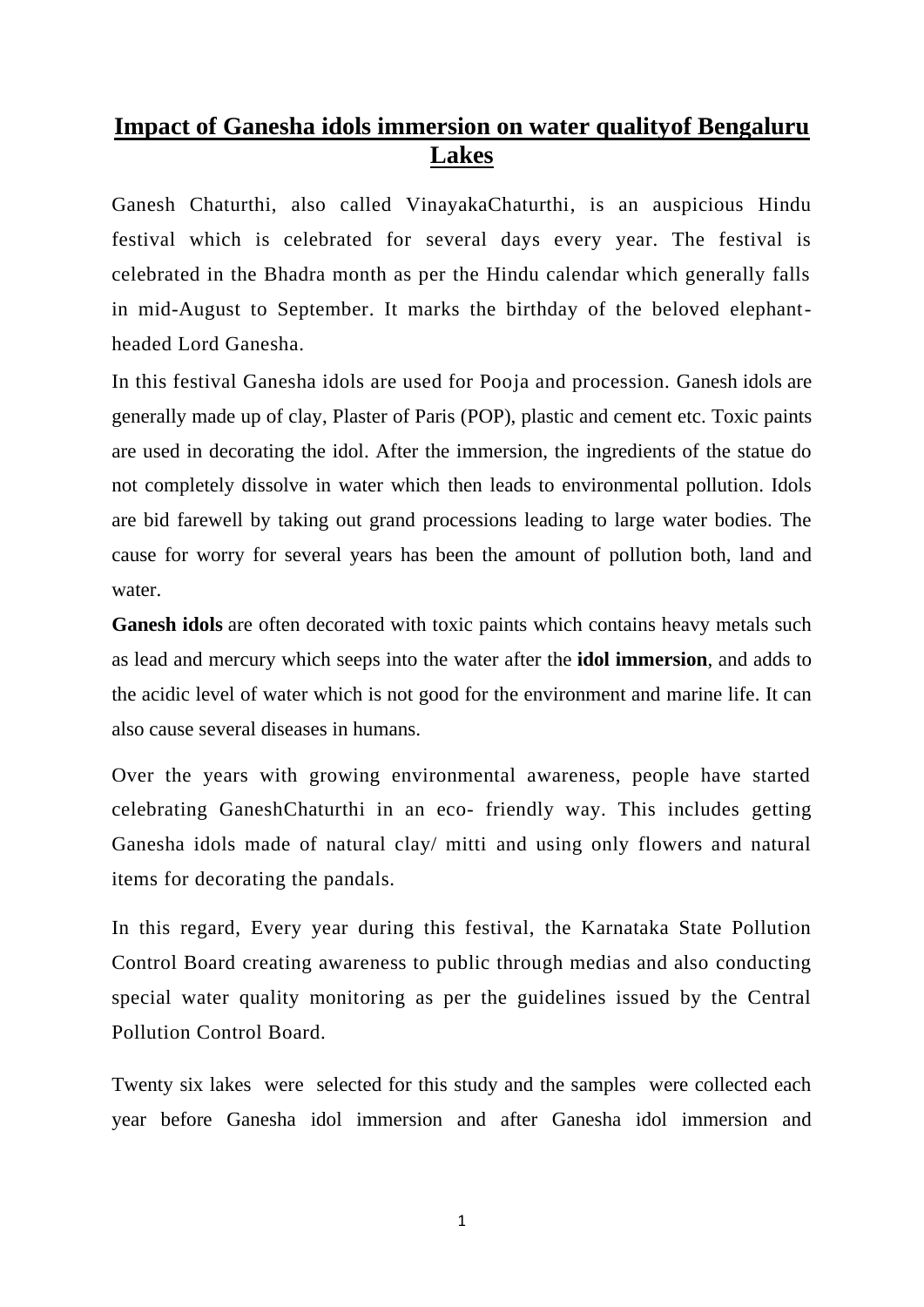categorised the data by using water quality determining criteria for tested parameters. The water quality criteria is as follows;

| $SI$ No        | <b>Name of the Lake</b>   | Sl <sub>No</sub> | <b>Name of the Lake</b>           |
|----------------|---------------------------|------------------|-----------------------------------|
| 1              | Mallathahalli lake        | 14               | Binnamangala lake                 |
| $\overline{2}$ | Ullalu lake               | 15               | Ulsoor lake, near Kalyani         |
| 3              | Kommaghatta lake          | 16               | Byrasandra lower lake             |
| $\overline{4}$ | Lalbhagh lake             | 17               | Shivapura lake                    |
| 5              | Yediyur lake              | 18               | Sankey tank lake water in kalyani |
| 6              | Madavara lake             | 19               | K. Mallasandra lake water         |
| $\overline{7}$ | Herohalli tank            | 20               | Yellamallappa lake                |
| 8              | Yelahanka lake Kalyani    | 21               | Hulimavu lake                     |
| 9              | Allalasandra lake         | 22               | Singasandra lake                  |
| 10             | Hebbal lake Kalyani       | 23               | Kasavanahalli lake                |
| 11             | Jakkur lake Kalyani       | 24               | Begur lake                        |
|                | DoddaBommasandra lake     |                  |                                   |
| 12             | Kalyani                   | 25               | Giddanahalli tank                 |
| 13             | Rachenahalli lake kalyani | 26               | Jigani tank                       |

## **List of Lakes monitored during GaneshaChaturthi**

| SI.<br>No.     | <b>Parameter</b>                       | A              | B           | $\mathbf C$    | D              | E           |
|----------------|----------------------------------------|----------------|-------------|----------------|----------------|-------------|
| 1              | pH                                     | $6.5 - 8.5$    | $6.5 - 8.5$ | $6.0 - 9.0$    | $6.5 - 8.5$    | $6.0 - 8.5$ |
| $\overline{2}$ | Electrical Conductivity,<br>$\mu$ s/cm |                |             |                |                | 2250        |
| 3              | Dissolved Oxygen, mg/L                 | 6              | 5           | $\overline{4}$ | $\overline{4}$ |             |
| $\overline{4}$ | Biochemical Oxygen<br>Demand, mg/L     | $\overline{2}$ | 3           | 3              |                |             |
| 5              | Free Ammonia, mg/L                     |                |             |                | 1.2            |             |
| 6              | Sodium absorption Ratio                |                |             |                |                | 26          |
| 7              | Boron, $mg/L$                          |                |             |                |                | 2           |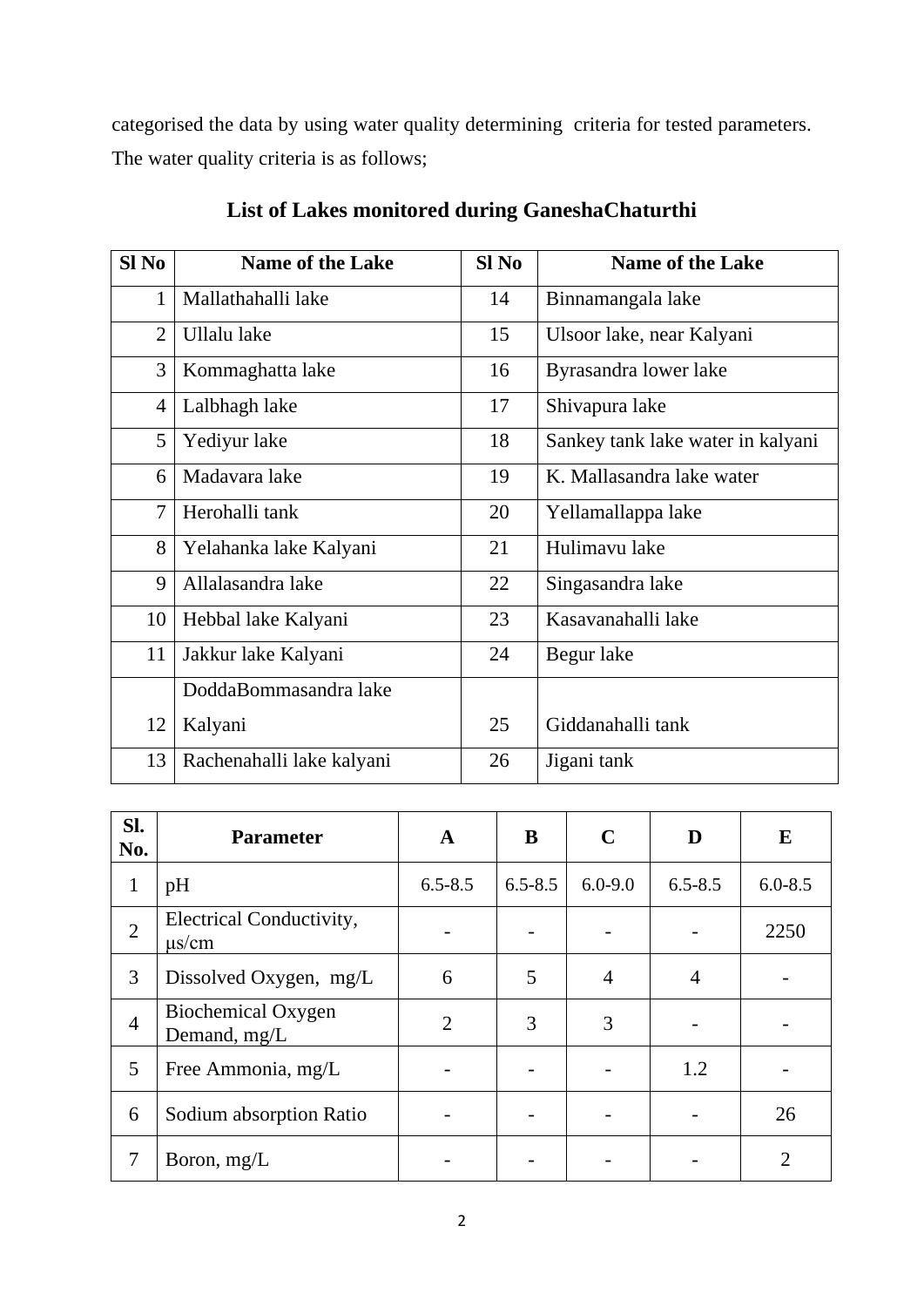| <b>Class of</b><br>Water | Designed best use                                                               |  |  |  |  |  |  |
|--------------------------|---------------------------------------------------------------------------------|--|--|--|--|--|--|
| A                        | Drinking Water Source without Conventional treatment but after<br>disinfections |  |  |  |  |  |  |
| B                        | Outdoor bathing (Organized)                                                     |  |  |  |  |  |  |
| $\mathbf C$              | Drinking Water Source after conventional treatment and disinfection.            |  |  |  |  |  |  |
| D                        | Propagation of Wild Life, Fisheries                                             |  |  |  |  |  |  |
| E                        | Irrigation, Industrial cooling, Controlled Waste disposal                       |  |  |  |  |  |  |
| <b>Below-E</b>           | Not Meeting A, B, C, D & E Criteria                                             |  |  |  |  |  |  |

The results in percentage of the water quality before immersion and after immersion of the idol for the period of 7 years (2014-2020) are as follows;

| SI.<br>N <sub>0</sub> | Year | <b>Class of Lakeswater quality (in percentage)</b> |                |    |    |                |          |                          |   |   |    |     |          |
|-----------------------|------|----------------------------------------------------|----------------|----|----|----------------|----------|--------------------------|---|---|----|-----|----------|
|                       |      | <b>Before idol immersion</b>                       |                |    |    |                |          | After idol immersion     |   |   |    |     |          |
|                       |      | A                                                  | B              | C  | Ð  | E              | $\leq$ E | A                        | B |   | Ð  | E   | $\leq$ E |
| 1                     | 2014 |                                                    |                | 87 | 13 | $\blacksquare$ |          | -                        |   | - | 33 | 67  |          |
| $\overline{2}$        | 2015 |                                                    |                | 87 | 13 | $\blacksquare$ | -        | $\overline{\phantom{0}}$ |   | - | 63 | 37  |          |
| 3                     | 2016 |                                                    |                | 35 | 65 | $\blacksquare$ |          | -                        |   | - | 52 | 48  |          |
| $\overline{4}$        | 2017 |                                                    | 4              | 48 | 48 | $\blacksquare$ |          | -                        |   | 4 | 48 | 48  |          |
| 5                     | 2018 |                                                    | $\overline{4}$ | 15 | 81 | $\blacksquare$ |          | -                        |   |   | 77 | 23  |          |
| 6                     | 2019 |                                                    |                | 9  | 91 |                |          | -                        |   |   |    | 100 |          |
| 7                     | 2020 |                                                    |                | 47 | 47 | 6              |          |                          |   |   | 90 | 5   |          |

From the above monitoring data, it is concluded that "**when compared to the monitoring results of previous years i.e 2014-19, deterioration of lakes (Class 'E' ) during Ganesha Festival-2020 is very less (i.e 5% in Class 'E') due to awareness created and measures taken by the Karnataka State Pollution Control Board".**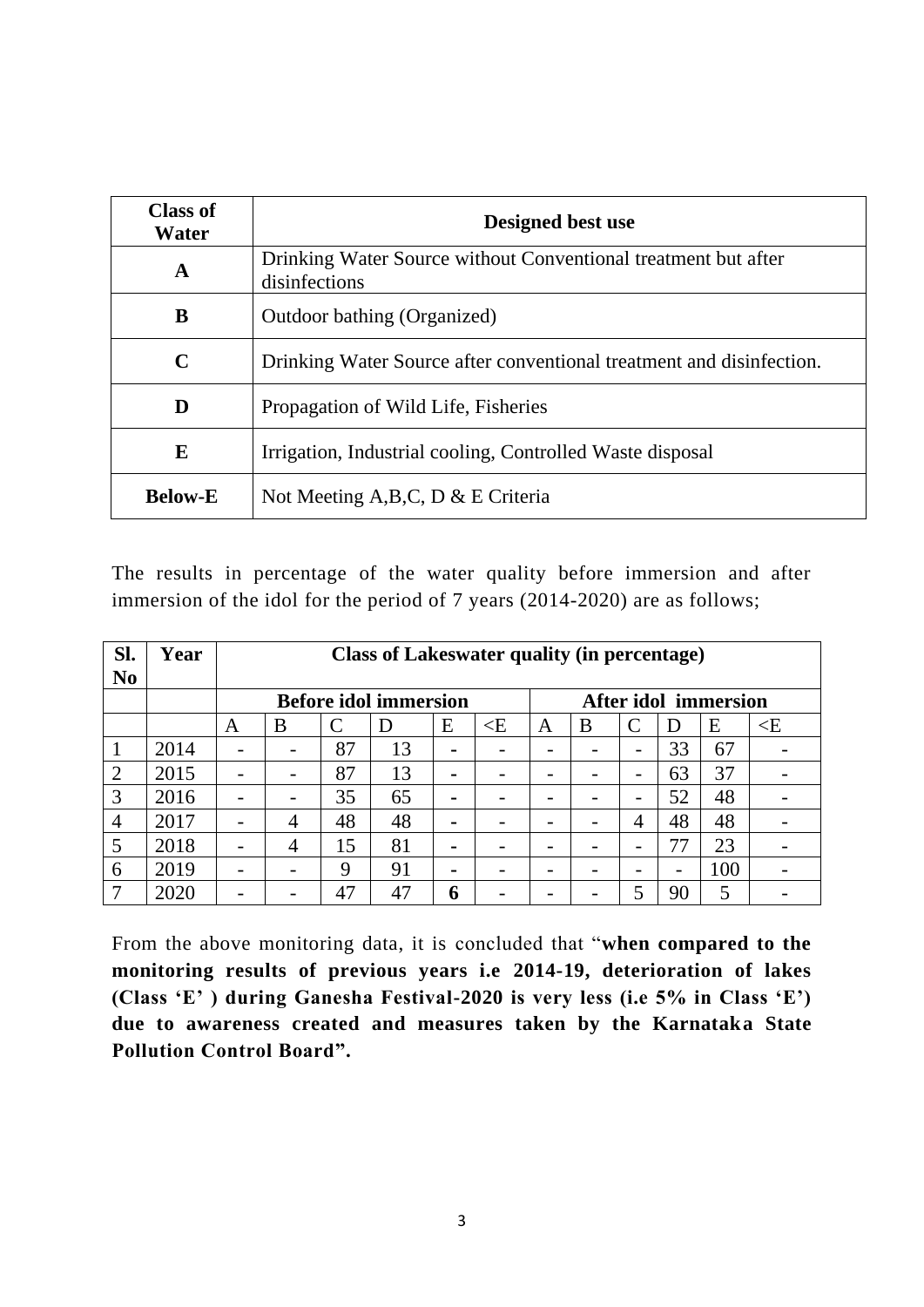**1. Lake water quality (26 lakes) of Bengaluru during Ganesha Festival-2014**



**2. Lake water quality (26 lakes) of Bengaluru during Ganesha Festival -2015**



- **3. Lake water quality (26 lakes) of Bengaluru during Ganesha Festival -2016**
- **Before Immersion After Immersion**

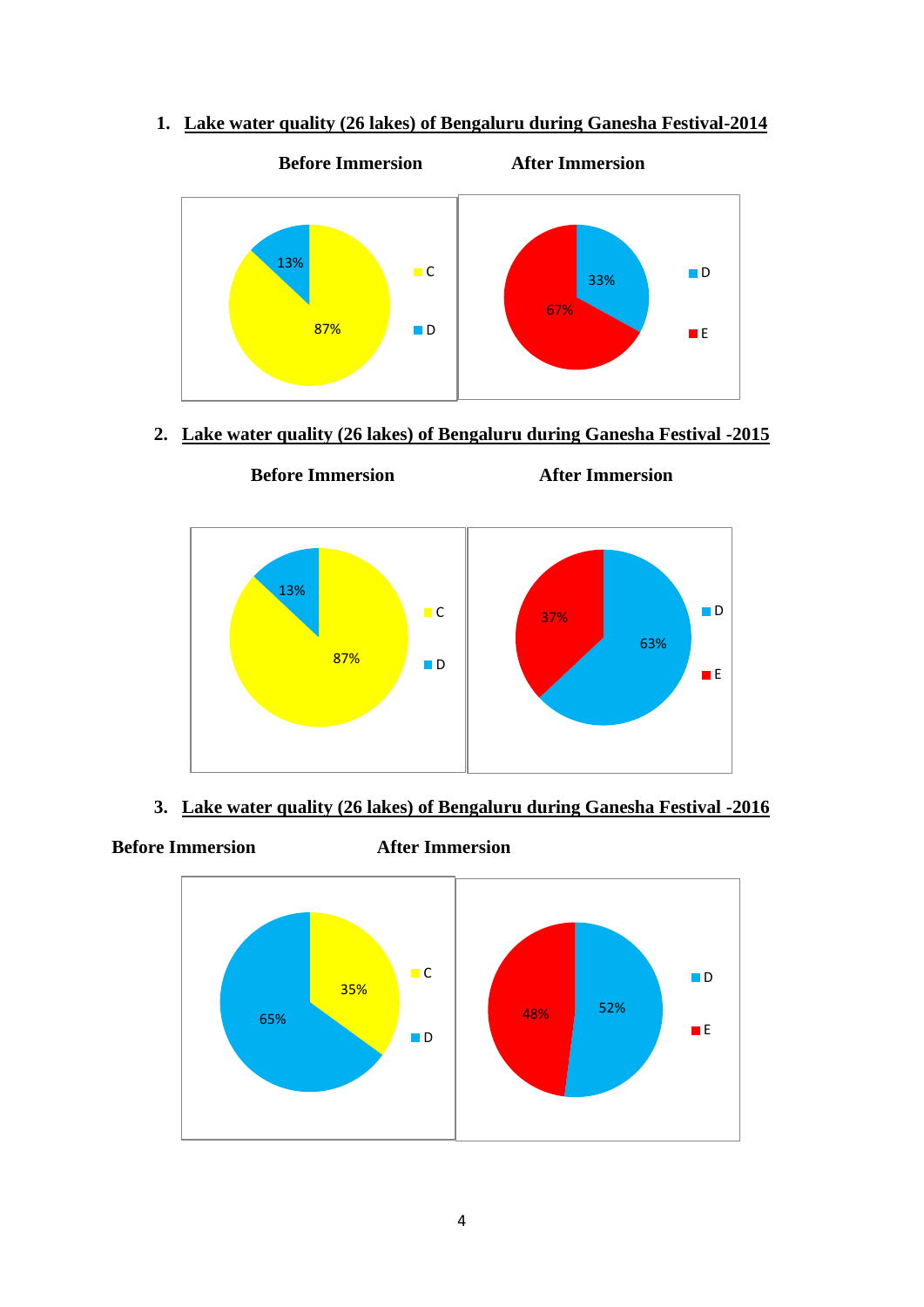4. **Lake water quality (26 lakes) of Bengaluru during Ganesha Festival -2017**



**5. Lake water quality (26 lakes) of Bengaluru during Ganesha Festival -2018**



**6. Lake water quality (26 lakes) of Bengaluru during Ganesha Festival -2019**

**Before Immersion After Immersion**